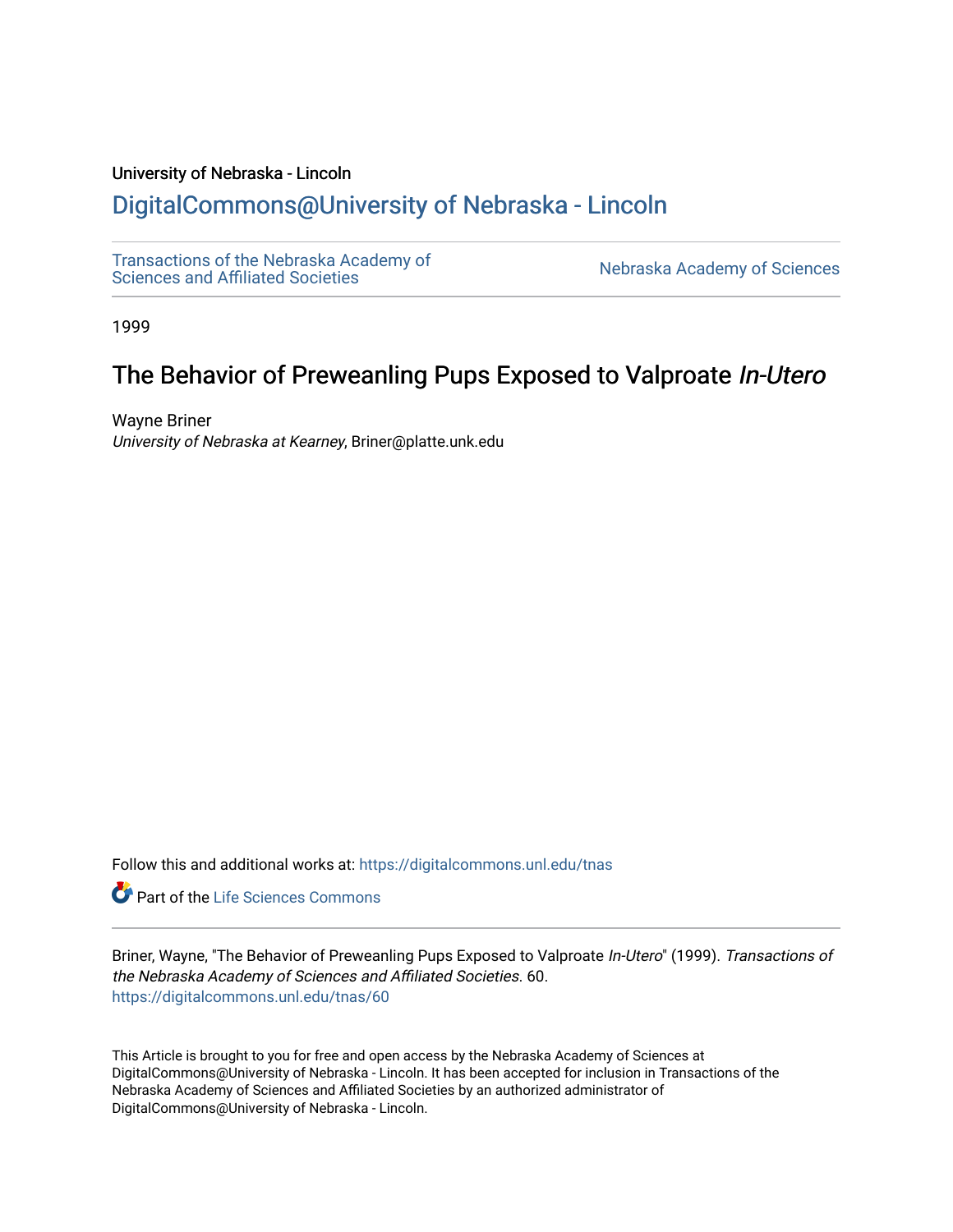## **THE BEHAVIOR OF PREWEANLING PUPS**

## **EXPOSED TO VALPROATE** *IN-UTERO*

**Wayne Briner** 

Department of Psychology University of Nebraska at Kearney Kearney, Nebraska 68849 E-mail: Briner@platte.unk.edu

#### ABSTRACT

Valproate is a known human and animal teratogen that produces neural-tube defects. Valproate is also known to produce fetal death and a variety of fetal deformities. The present study considered the role of valproate as a behavioral teratogen in rats. Pregnant rats were administered saline or valproate, or simply handled at 10 days gestation and the offspring tested for a variety of behaviors and physical measures. Valproate-exposed animals demonstrated lags in the emergence of swimming behavior, negative geotaxis and weight gain. This evidence points to valproate being a behavioral teratogen producing delays in neuromuscular development.

t t t

Neural-tube defects (NTDS), such as spina-bifida (SB), are one of the most prevalent forms of congenital defects, accounting for perhaps 15 percent of perinatal deaths. Estimates indicate 0.4 to 1.0 of every 1000 American births have some form of SB. In the United States some 1500 babies are born with myelomeningocele, a clinically important form of SB, each year.

The consequences of SB are not limited to the external physical deformities and disability. Members of the SB population are often labeled as distractible, restless and inattentive and are beginning to be diagnosed and treated for attention deficit disorder (Anderson and Spain 1977, Horn et al. 1985). The early sensorimotor precursors of intelligence (object permanence, development of schemas, object relations in space) in infants with SB are delayed or reduced, compared to their nonhandicapped peers, indicating a developmental lag (Morrow and Wachs 1992). Humans with SB usually have accompanying hydrocephalus and/or Arnold-Chiari Malformation (ACM) where the contents of the posterior fossa (medulla, pons, cerebellum) are displaced toward the foramen magnum.

The anticonvulsant valproic acid (VA) and its salts (valproic acid sodium/sodium valproate; brand names Depakene, Depakote) have been well established as human teratogens, with an incidence of SB at 5 times greater than usual for mothers taking this drug (for review see Vorhees 1986). Valproic acid is a widely used anticonvulsant and represents a substantial risk to the epileptic mother needing such medication. Valproic acid is of additional interest because of the development of an animal model of vA-induced SB (Ehlers et al. 1992a, b), making it a useful tool to investigate the physiologic processes involved in the formation of NTDS. Valproic acid also appears to be a behavioral teratogen in humans. Valproic acid has been linked to developmental delays, impaired cognitive and social functioning, mental retardation, and speech delay in humans (Ardinger et al. 1988, Christianson et al. 1994).

The animal model of VA-induced SB is of further interest because rat pups treated with VA develop SB and demonstrate a malformation similar to ACM in humans (Briner and Lieske 1995). Valproate-exposed animals also exhibit behavioral changes such as poorer maze performance, altered open-field, and hole board activity (Vorhees 1987a).

It is clear that VA is an important human and animal teratogen in both the physical and behavioral spheres. We have undertaken this study to assess the effects of prenatal VA exposure on the emerging neuromuscular development of young rats.

## **MATERIALS AND METHODS**

#### **Animals**

Nulliparous female Long-Evans rats originally derived from Charles River stock were used. The rats were maintained on an ad-lib diet of Purina lab chow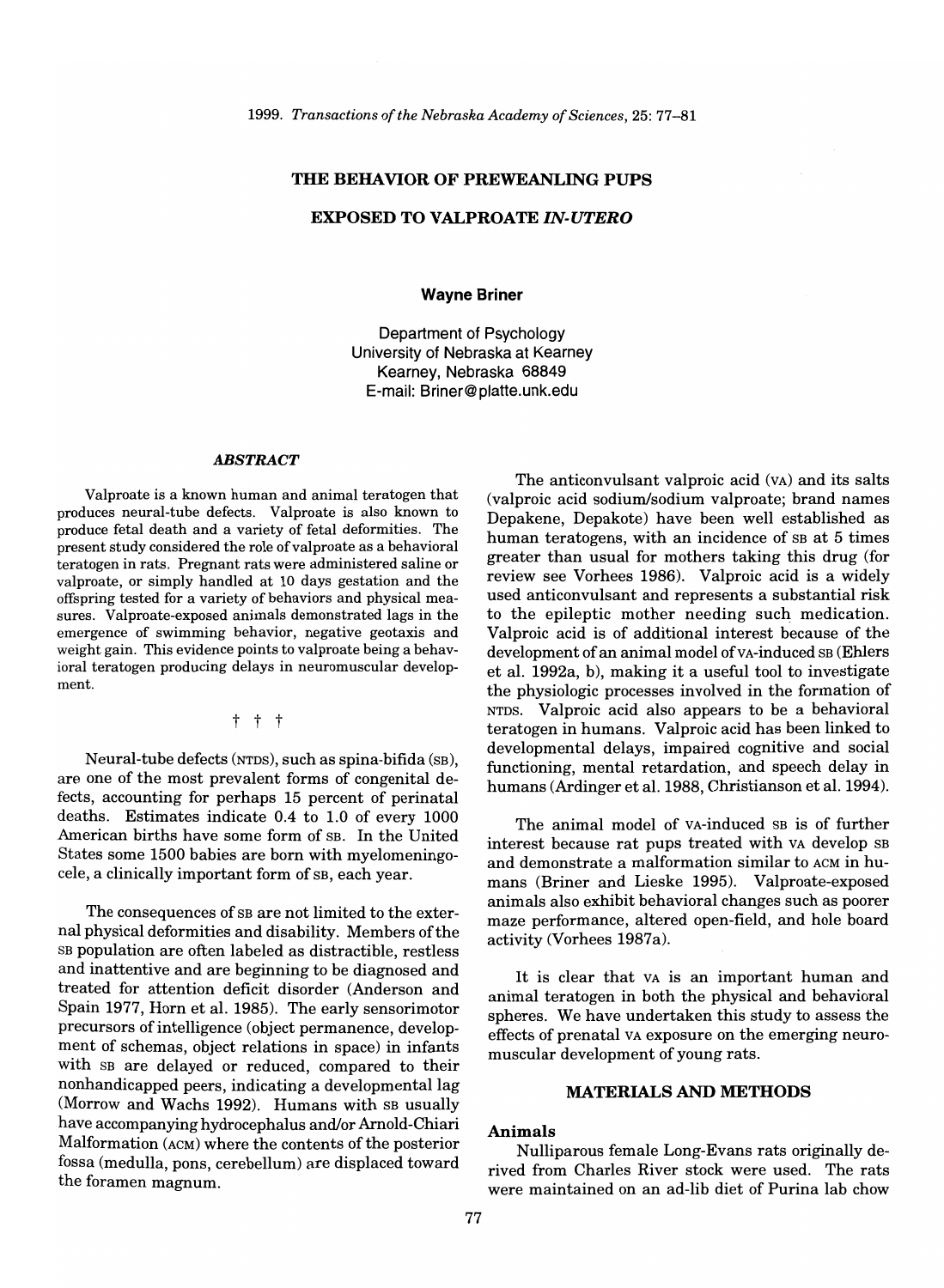

Figure 1. Development of swimming behavior across groups and over time. The VA group significantly lags the control group from 6 to 14 days of age. Asterisks (\*) indicate a statistically significant lag for the VA group.



Figure 2. Negative geotaxis development for each group across ages. The VA exposed group significantly lags behind the control and saline treated groups as indicated by an asterisk (\*).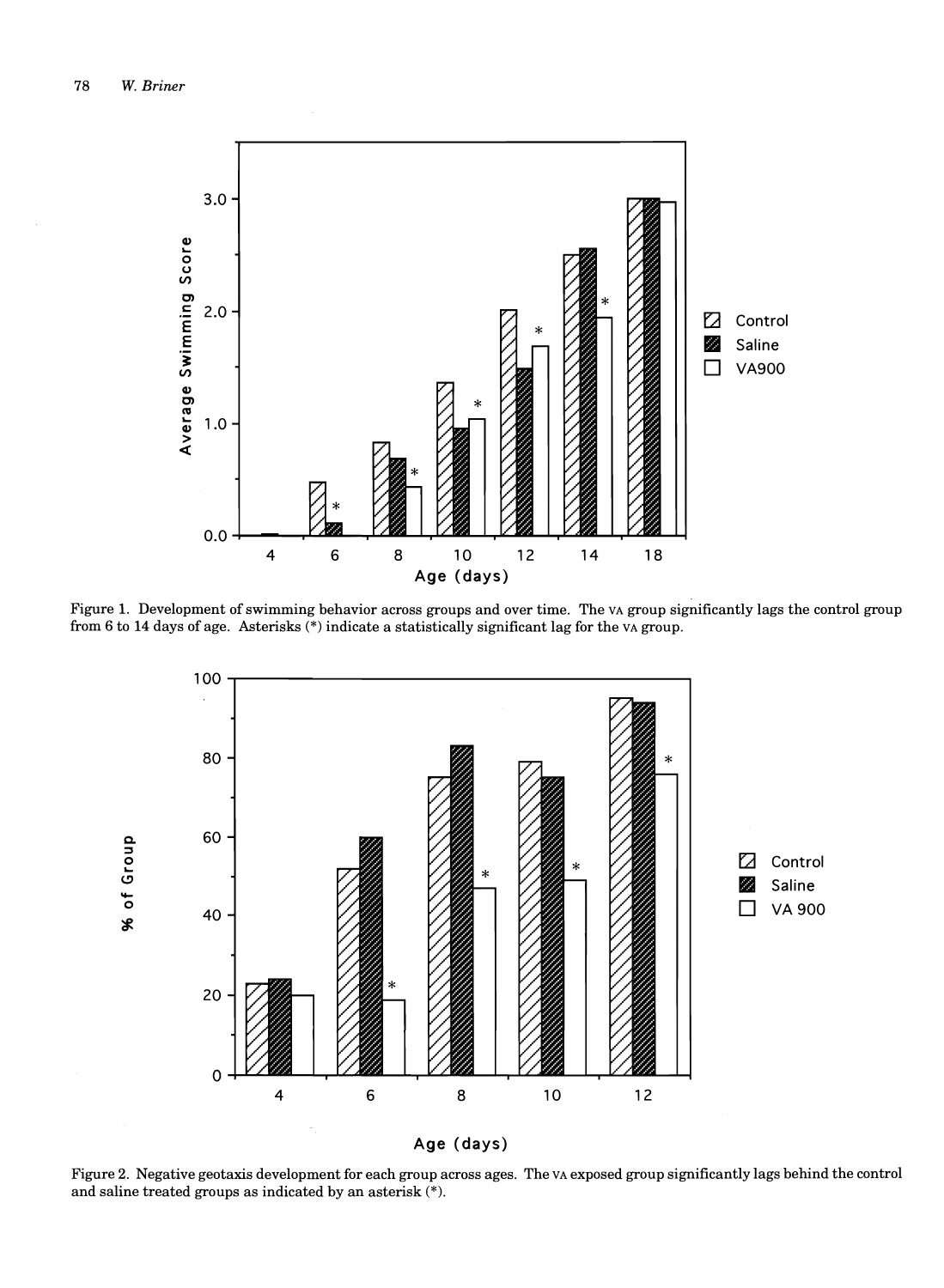and water and a 12-12 hour light-dark cycle. The females were placed with males for 24 hours and the presence of a copulatory plug noted, indicating day 0 of gestation. Mter we detected a copulatory plug, the females were removed from mating and housed separately. Just before birth of the pups, the females were placed in cages with wood-chip bedding and remained there with the pups for the duration of the experiment. At four days of age the pups were individually identified by toe clipping. All animals were maintained in accordance with federal guidelines and AALAC principles, as well as standards established by the Animal Welfare Act. This study was approved by the Institutional Animal Care and Use Committee of the University of Nebraska at Kearney.

#### **Drugs and exposure**

At 10 days gestation the females were injected with either physiological saline or VA sodium (Sigma Chemical, St. Louis) 900mg/kg, subcutaneously as an aqueous solution over the hindquarters. This dosage was selected because it is teratogenic yet has minimal impact on litter size (Briner and Lieske 1995). Control females were simply handled and not injected. Pregnancy was otherwise allowed to proceed normally and the date of birth of the pups was noted.

#### **Weight**

Animals were weighed every day of testing on an electronic scale to the nearest 0.1 g.

### **Swimming**

Pups were tested beginning at 4 days and tested every other day until 12 days of age and also at 14 and 18 days. All tests were performed in the same order for each litter. The experimenter was blind to the treatment condition of the pups. From a height of six inches the pups were dropped into warm water and observed for several seconds. Animals were scored in a standard fashion (Schapiro et al. 1970, Vorhees et al. 1979) using the following criteria: unable to keep nose out of water  $= 0$ ; keep nose out of water but not to top of ears  $= 1$ ; keep nose and top of ears out of water = 2; keep nose, top of head and ears at least half-way out of water = 3.

### **Righting**

The pups were placed on their backs on a flat hard table surface and allowed 30 seconds to right themselves. This was scored as pass/fail. The animals were not tested for righting at 14 and 18 days of age because they universally perform this task.

## **Negative geotaxis**

The pups were placed head down on a 15° incline and allowed 60 sec to orient head up and remain head up for at least 10 sec. This was scored as pass/fail. The animals were not tested for negative geotaxis at 14 and 18 days of age because they universally perform this task.

#### **Analysis**

Righting and negative geotaxis were analyzed with Chi-square. Weight and swimming were analyzed with ANOVA with the Scheffe correction for follow-up analyses.

#### **RESULTS**

#### **General observations**

The numbers of litters and animals examined were as follows: eight litters of control animals for a total of 91 pups (mean litter size 11.4); seven litters of saline treated animals for a total of 76 pups (mean litter size 10.9); and 12 litters of vA-treated animals for a total of 97 pups (mean litter size 8.1); these differences were not statistically significant  $(F(2, 24) = 2.14, p = NS)$ . None of the three groups of rat pups had any obvious deformities, and all seemed generally healthy and otherwise normal, except as indicated below. All groups had normal eye and ear opening as well as normal emergence of walking.

#### **Weight**

Weight of the pups was generally consistent until 14 and 18 days of age when the VA group demonstrated a slight lag behind that of both the control and saline group (Day 14 weights: 24.5, 25.4 and 22.4 g; Day 18 weights: 30.4, 31.8, 28.9 g for control, saline, and VA groups respectively). The differences on days 14 and 18 were statistically significant  $(F_{(2, 225)} = 7.42, p < .001$ and  $F_{(2, 220)} = 4.72, p < .001$ , respectively).

#### **Swimming**

For the sake of clarity, the swimming scores were averaged for each group for each day of testing. The VA group consistently lagged behind the other two groups in terms of swimming development. At 4 days of age there was no significant difference  $(F_{(2, 240)} = 1.21, p =$ NS) between the groups (all the groups exhibiting little development of swimming behavior) and at 18 days of age there was no significant difference( $F_{(2, 196)} = 2.00$ , p = NS) (all groups had developed to nearly the same extent). However, for each of the days between, the VAtreated group lagged (6 days of age  $F_{(2, 237)} = 27.40, p <$ .05); 8 days of age *F(2,* 225) = *8.05,p* < .05; 10 days of age  $F_{(2, 204)} = 9.83, p < .05; 12$  days of age  $F_{(2, 218)} = 11.14, p$ < .05; 14 days of age  $F_{(2, 209)} = 17.83, p < .05$ ). Specifically, they were the last to advance to a score of 1 (the ability to keep the nose out of the water), and the last to develop a score of 3 (ability to keep nose and head out of water past the middle of the ear). The results are graphically displayed in Fig. 1.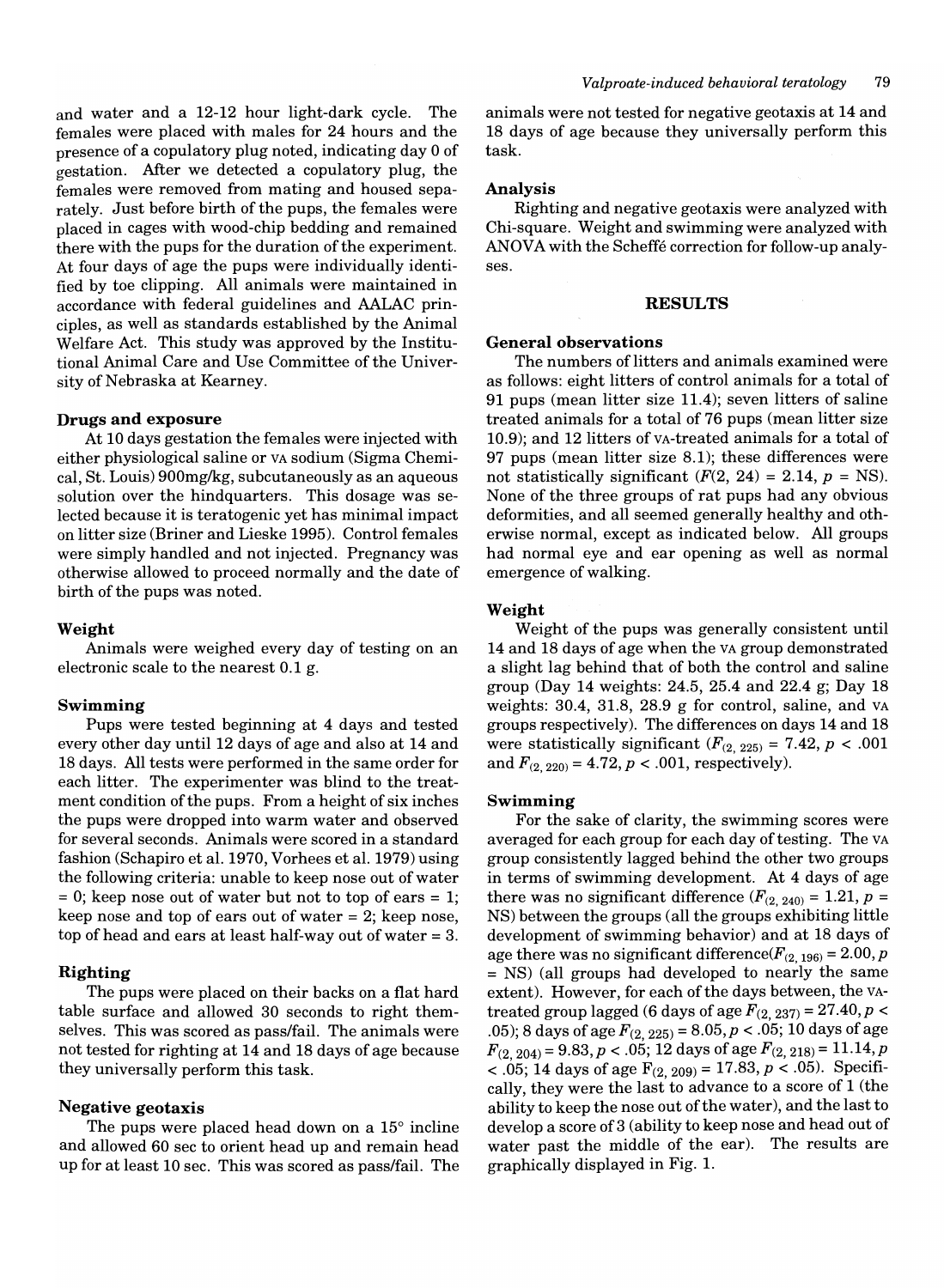#### *80 W. Briner*

## **Righting**

There was no difference in the development of surface righting for the three groups at any age.

## **Negative geotaxis.**

While the VA group performed as well as the other two groups at 4 days of age ( $\chi^2_{(2)} = .56$ , p = NS) they lagged behind the other groups at 6 ( $\chi^2$ <sub>(2)</sub> = 33.23, p < 001), 8 ( $\chi^2_{(2)}$  = 27.82, p < .001), 10 ( $\chi^2_{(2)}$  = 18.47, p < 001), and  $\chi^2_{(2)} = 16.75$ , p < .001) 12 days of age (Fig. 2).

#### **DISCUSSION**

The developmental toxicity of VA has been documented in previous studies (Binkerd et al. 1988, Vorhees 1987b) and the behavioral impacts have been described in humans and rats (Ardinger et al. 1988, Christianson et al. 1994, Vorhees 1987a). This study again demonstrates that VA is a teratogen that affects emerging behaviors in developing rat pups. The findings of this study point to an overall lag in neuromuscular coordination as a consequence of VA exposure. Swimming behavior is considered to be a good index of neuromuscular development and integration because of the number of neurological and muscular systems that need to be coordinated to bring about effective swimming (Kallman 1994). Similarly, negative geotaxis is a measure of neuromuscular integration that depends on information from the inner ear being coordinated with muscular activity to orient the animal head up (Kallman 1994).

The observation of normal development of surface righting, walking, ear and eye opening for the VA group, while other behaviors were negatively affected, argues that the deficits induced by VA are not global, but rather relatively specific. Previous work in our laboratory demonstrated that VA induces a form of the Arnold-Chiari malformation (Briner and Lieske 1995) that affects the brainstem and cerebellar region. This would be consistent with the findings presented here. The cerebellum and brainstem are required to coordinate complex sensory input required for tasks such as swimming and vestibular responses, and their alteration would presumably be reflected in development. Other behaviors, such as surface righting and walking, may be more dependent on motor programs (Grillner and Wallen 1985) and therefore less susceptible to moderate anatomic disruptions.

The differences in weight seen at 14 and 18 days of age are most probably due to valproate's effect on a system not examined in this study. In any event, the differences are small and do not appear to directly impact the animals' performance on tests.

Overall, the results of this study point to VA being a

behavioral teratogen, at least as expressed in the behavior of preweanling rats. Valproate produces deficits in neuromuscular development and coordination that fade as the animal develops. This corresponds well to data from humans where the spina bifida population often experiences developmental lags but typically "catch up" to mainstream groups, although other permanent deficits are often seen.

## **ACKNOWLEDGMENTS**

This research was supported by the Research Services Council of the University of Nebraska at Kearney. The author wishes to thank Drs. Joe Benz and Kevin Byrd for reviewing the manuscript.

## **LITERATURE CITED**

- Anderson, E. M., and B. Spain. 1977. *The Child with Spina Bifida.* London, Oxford University Press: 352 pp.
- Ardinger, H., J. Atkin, R. Blackston, L. Elsas, S. Clarre, S. Livingston, D. Flannery, J. Pellock, M. Harrod, E. Lammer, F. Majewski, A. Schinzel, H. Toriello, and J. Hanson. 1988. Verification of the fetal valproate syndrome phenotype. *American Journal of Medical Genetics* 29: 171-185.
- Binkerd, P., J. Rowland, , H. Nau, and A. Hendricks. 1987. Evaluation of valproic acid (VPA) developmental toxicity and pharmacokinetics in Sprague-Dawley Rats. *Fundamental Applied Toxicology 11:*  485-493.
- Briner, W., and R. Lieske. 1995. Arnold-Chiari-like malformation associated with a valproate induced model of spina bifida in the rat. *Teratology* 52: 306-311.
- Christianson, A., N. Chesler, and J. Kromber. 1994. Fetal valproate syndrome: clinical and neuro-developmental features in two sibling pairs. *Developmental Medicine and Child Neurology* 36: 357-369.
- Ehlers, K., H. Sturge, H-J. Merker, and H. Nau. 1992a. Spina-bifida aperta induced by valproic acid and by all-trans-retinoic acid in the mouse: Distinct differences in morphology and periods of sensitivity. *Teratology* 46: 117-130.
	- -, ------, -------, and -------. 1992b. Valproic acid-induced spina-bifida: A mouse model. *Teratology* 45: 145-154.
- Grillner, S., and P. Wallen. 1985. Central pattern generators for locomotion, with special reference to vertebrates. *Annual Review of Neuroscience* 8: 233- 6l.
- Horn, D., E. Lorch, R. Lorch, and B. Culatta. 1985. Distractibility and vocabulary deficits in children with spina bifida and hydrocephalus. *Developmental Medicine and Child Neurology* 27: 713-720.
- Kallman, M. 1994. Assessment of motoric effects. *In:*